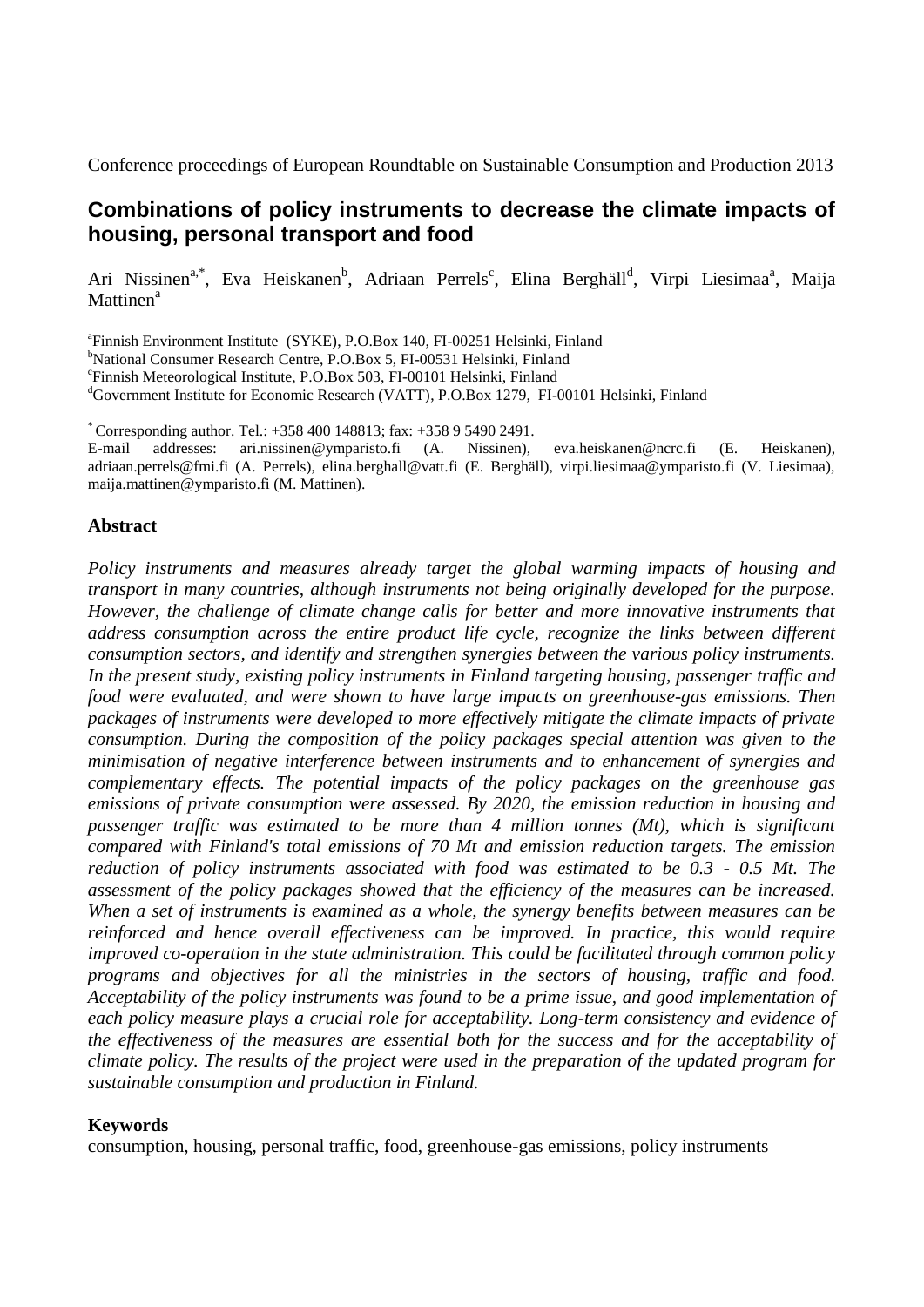# **1. Introduction**

Consumption offers a powerful lever for environmental policy (Tukker et al. 2008). This is all the more so in countries where environmental policy concerning point-source emissions from industry and urban agglomerations is well developed. Changes in consumption patterns – i.e., patterns of demand – can offer a cost-effective way to significantly reduce life-cycle wide greenhouse gas emissions of products and services (EC COM 2008), and hence, offer a promising approach to climate policy. The challenge of climate change calls for better and more innovative instruments that address consumption across the entire product life cycle, recognize the links between different consumption sectors, and identify and strengthen synergies between the various policy instruments. However, steering consumption is complex and requires an extensive knowledge base for policy making.

A focus on consumption suggests a new approach to the calculation of greenhouse gas emissions in climate policy development. The standard approach is to calculate the emissions arising within the borders of that nation (i.e., the direct emissions or territorial emissions), which form the basis of the annual national greenhouse gas inventories and the international climate negotiations. In a small, open economy, trade flows also entail large flows of "embodied emissions", i.e., greenhouse gas emissions from the production of goods that are imported or exported (e.g. Mózner 2013). The consumption-based emissions can be termed the 'carbon footprint' of a nation (Peters and Solli 2010), i.e., they consist of the sum of greenhouse gas emissions from domestic production consumed in the country, imports into the country, and domestic investments. In this study we also use the term 'life-cycle based emissions' for clarity, as the word 'consumption' is reserved for household consumption here.

A focus on consumption also suggests a new approach to examining the outcomes of policy instruments. These are traditionally divided into regulatory, economic and informative instruments (Vedung 1997), which are often even administered by different ministries and government agencies. From the perspective of the global climate and national climate policy, however, the important questions pertain to the outcomes and impacts (Vedung 1997; Neij and Åstrand 2006) of the entire instrument package or mix directed at a certain issue. When evaluating or anticipating these, we need to account for interactions between different instruments (Vedung 1997).

There is widespread agreement that interactions among policy instruments are important, since separate instruments can be mutually reinforcing, or merely overlapping and hence redundant (Bye and Bruvoll 2008; Harmelink et al. 2008); in the worst case, they might even have contradictory effects. However, there is as yet no commonly agreed on method to analyse policy instrument interactions. A widely used approach is to develop matrices of interaction effects in order to examine potential complementarities and antagonistic effects (Sorrell 2003; Simoes et al. 2005; Boonekamp 2005; Child 2008). For example, Simoes et al. (2005) used a matrix to examine the interactions between pairs of policy instruments, examining whether the objectives are complementary or antagonistic, whether there is co-ordination between the mechanisms used in the instruments, and whether the steering effects of the instruments are complementary or antagonistic.

In Finland, several policy instruments have been introduced over the years, which have influenced greenhouse gas emissions from consumption. Regulations have been used, for example, to set standards on the specific energy consumption of new buildings and energy using products. Urban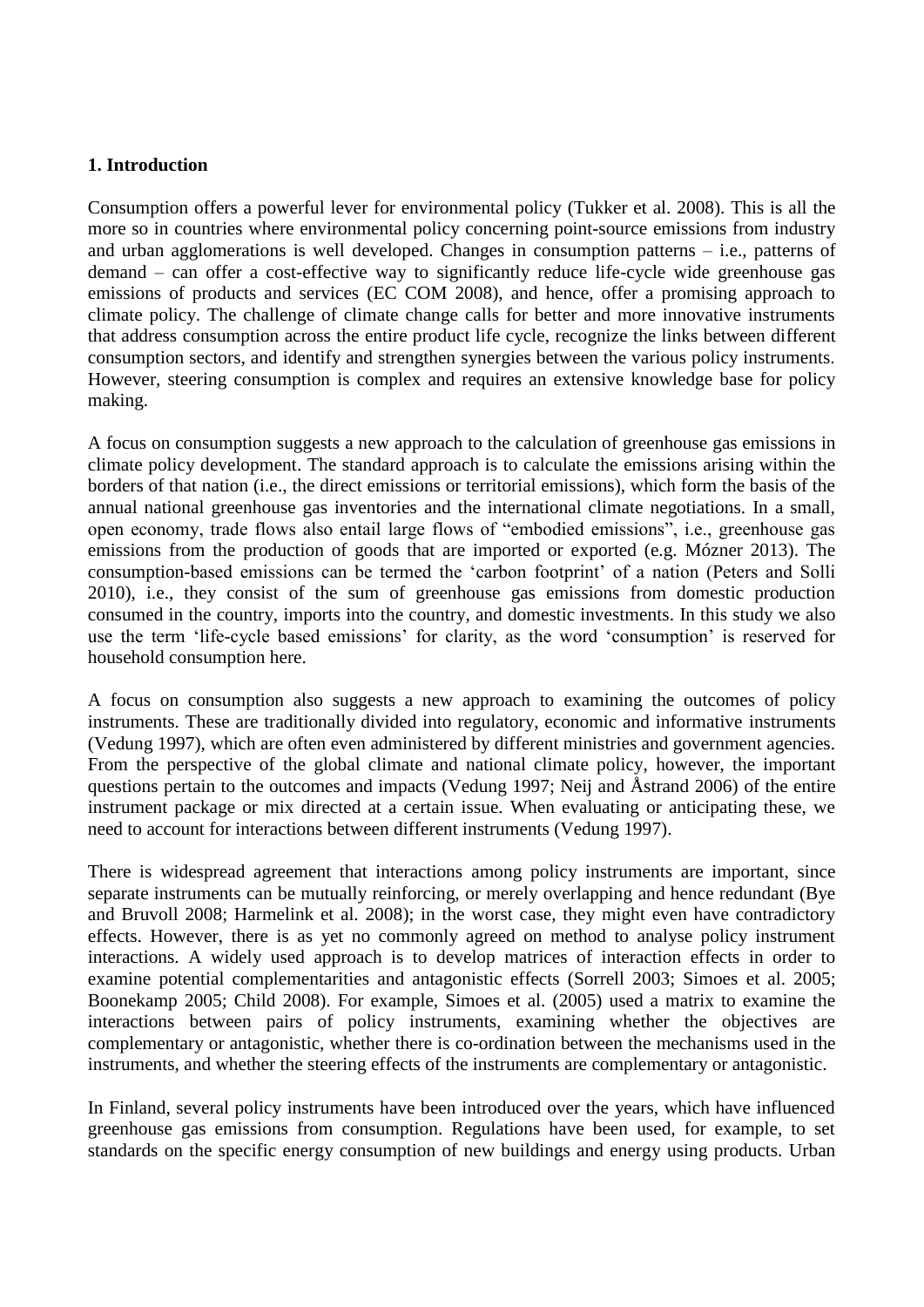planning is another regulatory instrument, which has an impact on energy used in transport. Economic instruments such as energy and carbon taxes have been deployed in order to raise the price electricity, district heat and fuels, as well as to influence the demand for vehicles with different levels of energy performance. Informative instruments aim to inform the public of the energy and environmental performance of products and thus enhance the transparency of markets. Recently, new proposals have been made for climate-related instruments such as carbon footprint labeling of products and related incentive systems for consumers (Perrels et al. 2009).

However, until now, most of these policy instruments have been developed for other reasons than to reduce greenhouse gas emissions, and there has been no integrated overview of their combined effects. This situation set the stage for the KUILU project, which aimed to investigate the possibilities to improve the policy mix so as to enable a more effective reduction of greenhouse gas emissions.

The present study demonstrates a process for informing and developing effective policy instruments to decrease greenhouse gas emissions from housing, personal traffic and food consumption. This has been done by (1) evaluating the existing policy instruments in Finland targeting the greenhousegas emissions from housing, passenger traffic and food, and (2) developing packages of instruments that would improve the effectiveness of greenhouse gas mitigation from private consumption compared to current instruments. Moreover, (3) when developing policy packages, special attention was devoted to the enhancement of synergies and complementary effects and to the minimisation of negative interference between instruments.

This paper is organized as follows. The following section introduces the context of the study, i.e., greenhouse gas emissions of Finland. We then introduce the material and methods of the study. The results are presented in section 4, whereas section 5 offers a discussion of these results and their policy implications.

# **2. Context of the study: greenhouse gas emissions of consumption in Finland**

1

Finland is the northernmost country in the European Union, with an average temperature of +6 degrees Celcius in the south and 0 degrees in the north of the country. The cold climate and dark winter time is reflected in large consumption of energy for residential heating and lightning. Finland is a sparsely populated country, with only 18 inhabitants per square kilometer, which is reflected in long transport distances and large fuel consumption in private car drive.

Sustainable consumption can play a central role in the reduction of greenhouse gas emissions, which in Europe are largely due to fossil fuel consumption. In practical policy, instruments and measures directed at consumption can be particularly important for reducing emissions outside the emissions trading sector, the emission trading sector addressing mainly large industrial emitters<sup>1</sup>.

<sup>&</sup>lt;sup>1</sup> The EU emission trading scheme works on the 'cap and trade' principle. A limit is set on the total amount of certain greenhouse gases that can be emitted by the factories, power plants and other installations in the system. Within the cap, companies receive or buy emission allowances which they can trade with one another as needed, and they can also buy limited amounts of international credits from emission-saving projects around the world. After each year a company must surrender enough allowances to cover all its emissions. The scheme currently covers about 45% of the EU's greenhouse gas emissions, and limits emissions from heavy energyusing installations in power generation and manufacturing industry as well as flights to and from the EU and EFTA countries.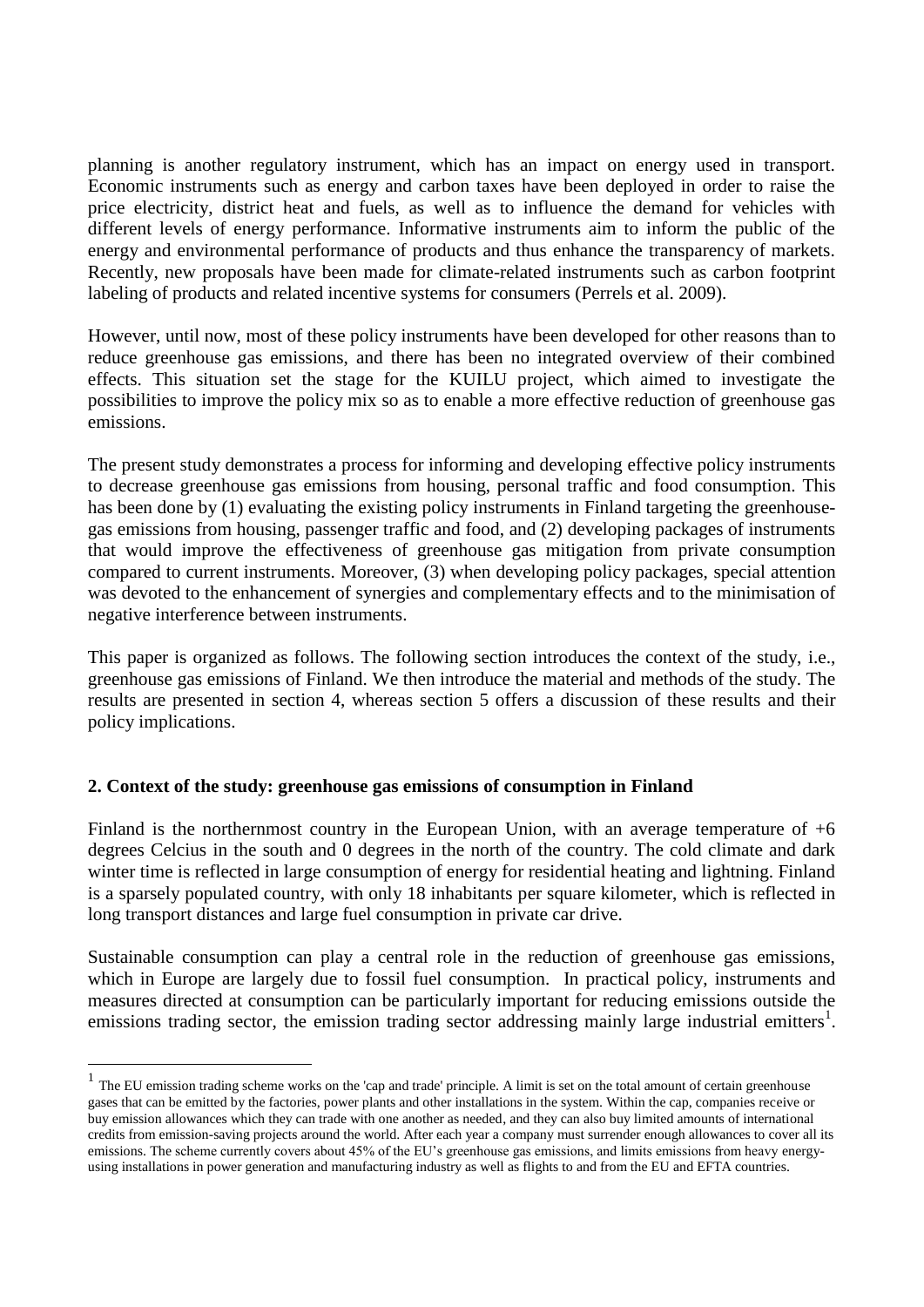Finland has a target of reducing greenhouse gas emissions by 16% by 2020 outside the emission trading sector, which includes e.g. agricultural food production and direct fuel use in households and passenger traffic. Within the emission trading sector, Finland is part of a joint emission reduction target of 20%.

In the Finnish context, more than 55 % of greenhouse gas emissions arise from housing, food and personal car transport (Figure 1). The total emissions per person on a territorial basis, which are the basis for official greenhouse-gas emission inventories, were 13.0 tons in 2005 (Seppälä et al. 2009), which is clearly among the largest values both in EU and globally. The emissions from household consumption were 8.8 tons (Seppälä et al. 2009 and Figure 1), and when including also individual public services 9.9 tons.



**Fig. 1.** Greenhouse-gas emissions in year 2005 from private consumption in Finland. Health, education, and social security services take also into account individual public services. Based on data from Seppälä et al. 2009.

Comparing consumption-based and territorial emissions, Peters et al. (2012) found that the consumption-based ones were on average 15 % larger than territorial-based in developed countries. In Finland, the ENVIMAT study indicated that they were quite close each other, the territorial emissions being 70 Mt and the consumption-based emissions as 68 Mt (Seppälä ym. 2009 However, a recent study by Peters and Solli (2010) suggested that ENVIMAT-study had large cutoffs of emissions due to using life cycle assessments instead of input-output method for many of the imported products and estimated that consumption-based emissions are larger than territorial ones in Finland as well, thus corresponding to situation in most western countries.

In Finland the greenhouse gas emissions from housing and passenger traffic, as summed up, were almost equally divided in 2009 between the ETS and the non-ETS sectors. The estimated emissions for each of these sectors was about 9 million tons (Table 1). Most of the emissions occurring outside the emission trading sector were due to direct fuel use in space heating and road vehicles. The household emissions that occurred in the ETS sector were mainly due to electricity and district heating consumption in dwellings, and to a lesser extent, to electricity use for rail transport.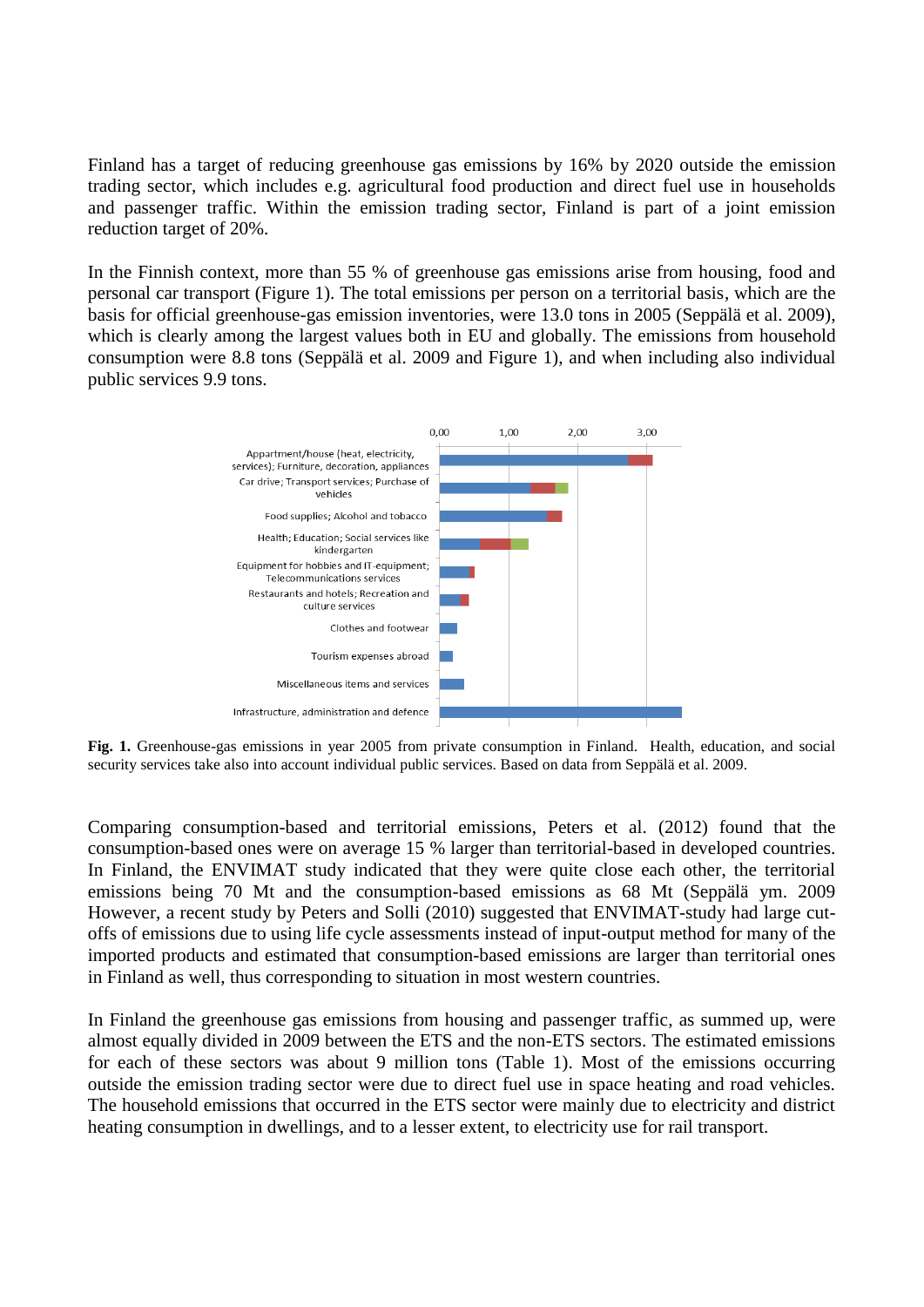It does not make sense to examine the direct emissions for food, since almost all emissions are indirect; hence all emissions from consumption are considered together (Table 1). The emissions from food include emissions from agricultural production (and it's inputs like fuels and fertilizers) through to distribution up until the point of sale.

#### **Table 1**

Greenhouse-gas emissions from housing, personal traffic and food in Finland in years 2005 and 2009. Unit is million ton (Mt) CO<sub>2</sub> equivalents per year. Life-cycle based emissions have so far been assessed only for year 2005 (Seppälä et al. 2009 and 2011).

|                              | 2005      | 2005                | 2005                                                                                                                                        | 2009    | 2009     |
|------------------------------|-----------|---------------------|---------------------------------------------------------------------------------------------------------------------------------------------|---------|----------|
|                              |           | Personal<br>$Food*$ |                                                                                                                                             | Housing | Personal |
|                              | Housing   | traffic             |                                                                                                                                             |         | traffic  |
| Territorial emissions        | 9.6       | 7.5                 | $\qquad \qquad$                                                                                                                             | 10.6    | 7.4      |
| - of which in ETS-sector     | 7.2       | $0.6***$            |                                                                                                                                             | 8.3     | $07***$  |
| - of which in non-ETS-sector | 2.4       | 6.9                 | $\overline{\phantom{0}}$                                                                                                                    | 2.3     | 6.7      |
| Life-cycle based emissions   | $16.5***$ | $QQ$ ****           | $\frac{8}{5}$ $\frac{5}{1}$ $\frac{1}{1}$ $\frac{1}{1}$ $\frac{1}{1}$ $\frac{1}{1}$ $\frac{1}{1}$ $\frac{1}{1}$ $\frac{1}{1}$ $\frac{1}{1}$ |         | -        |

\* Food corresponds here the food supplies consumed in households, but not services like restaurants.

\*\* Of this, 14.6 Mt was caused by the upkeep of the appartment (heat, electricity, and services like property management and janitorial service), and 1.9 Mt by purchase of furniture and other decoration items and appliances. \*\*\* Air traffic included in ETS-sector, although this will be valid only in year 2012.

\*\*\*\* Of this, 7.0 Mt was caused by drive with passenger cars and other personal vehicles, 1.9 Mt was caused by different transport services like public transport, and 1.0 Mt by the purchase of vehicles. Dividing the transport services, transport services by bus, metro, tram and taxes caused altogether 0.65 Mt, and transport services by flight and ferries and package tours altogether 1.25 Mt.

\*\*\*\*\* Of this, emission in Finland was 59 % (4.9 Mt), and 41 % (3.6 Mt) was abroad.

### **3. Material and methods**

#### *3.1. Research process*

The development of genuinely policy relevant results calls for a multidisciplinary research approach. In the KUILU project, knowledge from environmental science, economics, consumer studies and policy studies has been combined to provide an evaluation and research-based proposal for improvements in climate policy instruments for sustainable consumption. Moreover, the study has combined research knowledge with insights gained from policy makers in two workshops.

The research design of the project included the following steps: (1) the identification and screening of existing instruments targeted at the climate impacts of consumption; (2) evaluation of of the impacts of the policy instruments; (3) identification of suitable policy packages in a workshop with policy makers; (4) evaluation of the impacts of the policy packages; and (5) a final workshop with policy makers to develop recommendations.

In the first two phases of the project, 20 existing policy instruments affecting the greenhouse gas emissions of housing, passenger traffic and food were pre-selected and assessed in terms of the following criteria: steering mechanisms, scale of influence, impact on greenhouse gas emissions, other environmental impacts, potential side effects, transparency, durability of impacts and acceptability (Heiskanen et al. 2012).This analysis was largely based on existing research, statistical data, and straightforward calculations of the greenhouse-gas emissions savings due to the assumed steering effect of each policy instrument.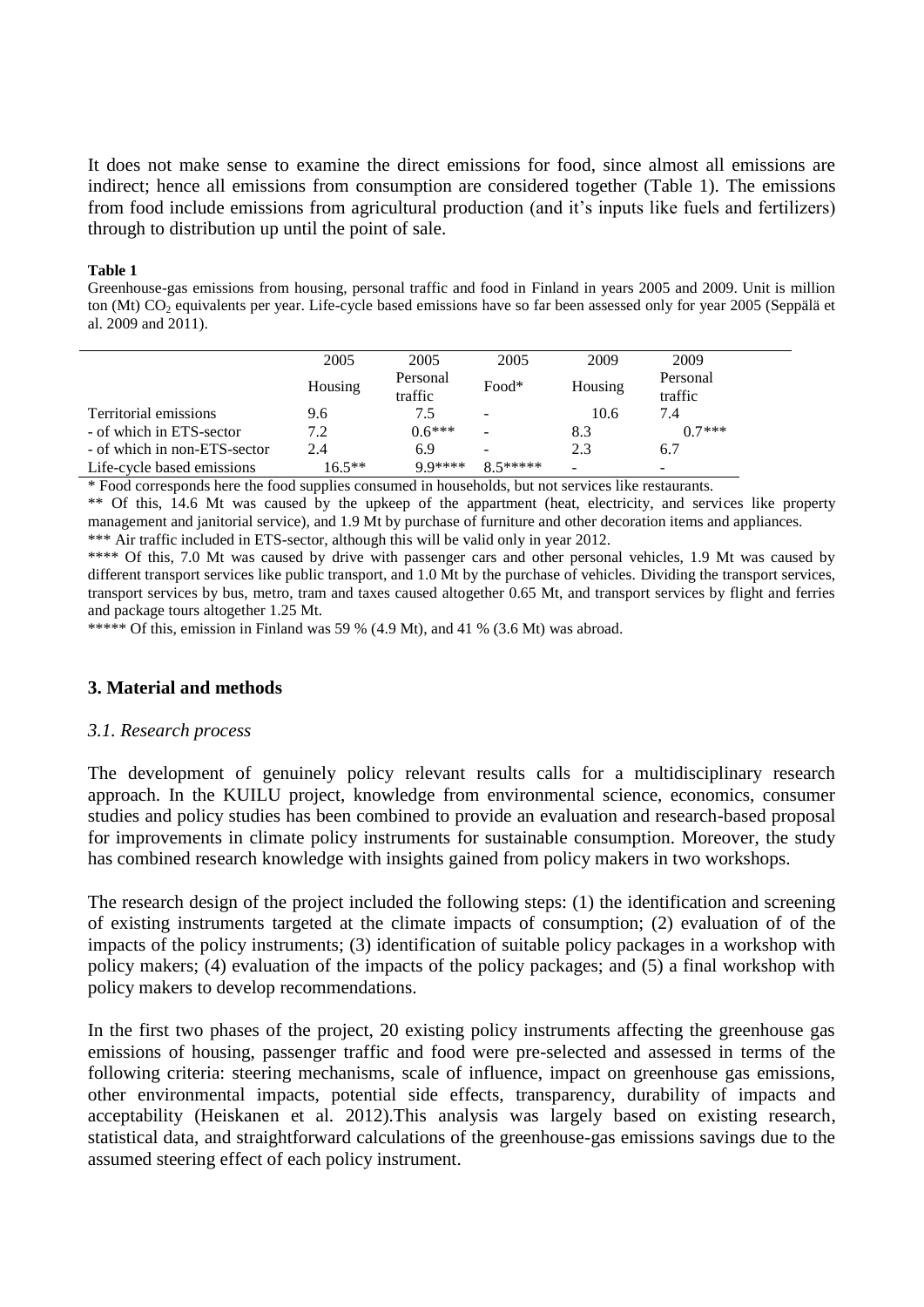These results were used to support the identification of suitable policy packages (phase 3). This was done with the help of a workshop with 25 invited policy makers and experts from Finnish ministries and government agencies. The participants received the assessment of existing policy instruments described above. They were also asked to fill in a questionnaire before the workshop on their views on the effectiveness and efficiency of the 20 identified policy instruments. At the workshop, they were asked to identify the strengths and weaknesses of current policies, and to make suggestions for improvements in existing policies for housing, personal transport, and food.

The feedback obtained from the questionnaire and from the workshop was then used to develop the policy packages further. This was supported by constructing matrices of the interactions between each pair of policy instruments (Appendix 1 in Nissinen et al. 2012). Potential direct and indirect impacts of the instruments were examined in terms of conditionality, complementarity, overlaps and contradictions (phase 4). On the basis of this analysis, five policy packages were finally developed: two for housing, two for food and one for personal transport. The aim was to avoid antagonistic effects, add missing instruments and construct policy instruments that support and amplify each other's effects.

In the second workshop (phase 5), the policy instrument packages developed were presented and discussed with policy makers and experts invited from the same group as participated in the first workshop. The instrument packages were specified and improved, and practical issues of implementation were taken into account. Moreover, areas for further research and development were identified.

### *3.2. Analysis of the interactions between policy instruments*

In the analysis of the interactions between each pair of policy instruments, the following classification was used (Table 2).

### Direct interaction:

Instruments can reinforce each others' effects or reduce them as the mechanisms of such instruments are downright supportive or conflicting. For example, introduction of strict energy efficiency norms for a product leaves little remaining potential for a tax with the same purpose. Another kind of interaction shows when the existence of some instruments is a prerequisite for the effective use of another instrument or at least greatly facilitates the functioning of another instrument.

### Indirect interaction:

Instruments may significantly reduce or increase the potential for another measure, without as such affecting the mechanism of the other instrument. To some extent this effect always occurs when adding instruments meant for the same consumption category. Also more subtle mechanisms may be in effect. For example, congestion charging reduces the inflow of cars into the city, but that may mean that the prices of parking places go down, which makes it easier for employers continuing to offer free parking benefits, albeit for a smaller number of beneficiaries.

**Table 2**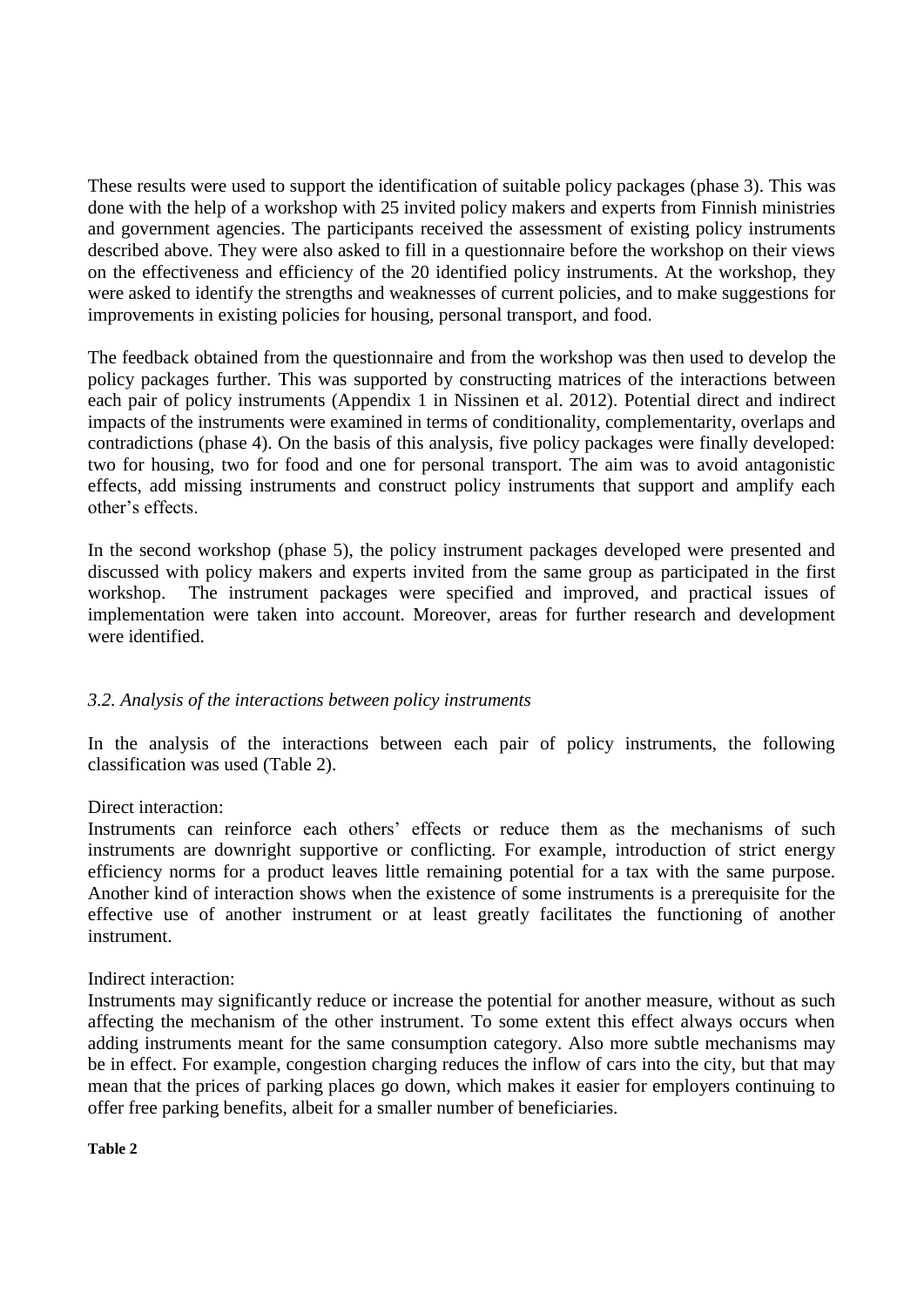| Direct (D) Interaction |                   |                  |                                  | <b>Indirect (I) Interaction</b>                   |                                  | <b>Fundamental</b><br>mismatch $(F)$ |
|------------------------|-------------------|------------------|----------------------------------|---------------------------------------------------|----------------------------------|--------------------------------------|
| prerequisite<br>D P    | supportive<br>D S | replacing<br>D R | conflicting<br>D C               | increased<br>potential<br>$\mathbf{I}/\mathbf{P}$ | reduced<br>potential<br>R/P      | $\mathbf{F}$                         |
| weak                   | weak              | weak<br>$^{+}$   | weak<br>$\overline{\phantom{a}}$ | weak                                              | weak<br>$\overline{\phantom{a}}$ |                                      |
| $++$                   | $++$              | $++$             |                                  | $++$                                              |                                  |                                      |
| moderate               | moderate          | moderate         | moderate                         | moderate                                          | moderate                         |                                      |

- - strong

0 none 0 none 0 none 0 none 0 none 0 none

Interactions between policy instruments, and codes used in the matrices of the instruments.

\*) less likely to occur

 $^{+++}$ strong

# Fundamental mismatch:

 $^{+++}$ strong  $^{+++}$ strong

This aspect refers to conflicting underlying philosophies of approaches. For example, if a choice is made to handle an environmental target by means of a quasi market (tradable certificates), then it would be mainly disturbing to introduce a tax with the same purpose. Another example is the variabilisation of road transport related taxes (i.e. through kilometer charge) as distinct from raising fuel taxes and differentiating car purchase taxes. The latter two can be bundled, but are fundamentally conflicting with an all-inclusive kilometer charge.

 $^{+++}$ strong\*

- - strong\*

### *3.3. Analysis of greenhouse-gas emissions*

In the analysis of the greenhouse-gas emission decrease due to each policy instrument and policy packages related to housing, many calculations were based on the consumption of electricity and district heating. Because these average emissions of these two energy forms, expressed as kg  $CO<sub>2</sub>$ eq per kWh, vary a lot between years and are quite close to each other (benefit allocation method), we used the same emission coefficient value 230 g  $CO<sub>2</sub>eq / kWh$  for electricity and district heating. The estimates for year 2020 have been done with the same coefficient value (additional analyses with scenarios for change in energy production system were done but are not shown here). For wood the coefficient was 20 g  $CO_2$ eq / kWh and for light fuel oil 267 g  $CO_2$ eq / kWh (Statistics Finland 2011).

Tighter energy standards in the building code for new buildings were estimated for the period 1976- 2008. However, for making a new estimate for year 2020, we considered that a balanced calculation would require data regarding the additional resource use and emissions attributable to the production of energy efficient solutions (extra insulation, low-energy windows, airtightness, heat recovery). Such data was not readily available. Also the change in living area and demolition of the worst residential buildings should be considered in this connection. This is why the impact for year 2020 is not shown in this study, although the tighter requirements obviously decrease greenhousegas emissions.

Energy statistics (Statistics Finland 2011) was the basic source for the information about the energy consumption in housing, and results from several Finnish studies were used to assess the energy use impacts of renovation activities for residential buildings in Finland (details of the methods and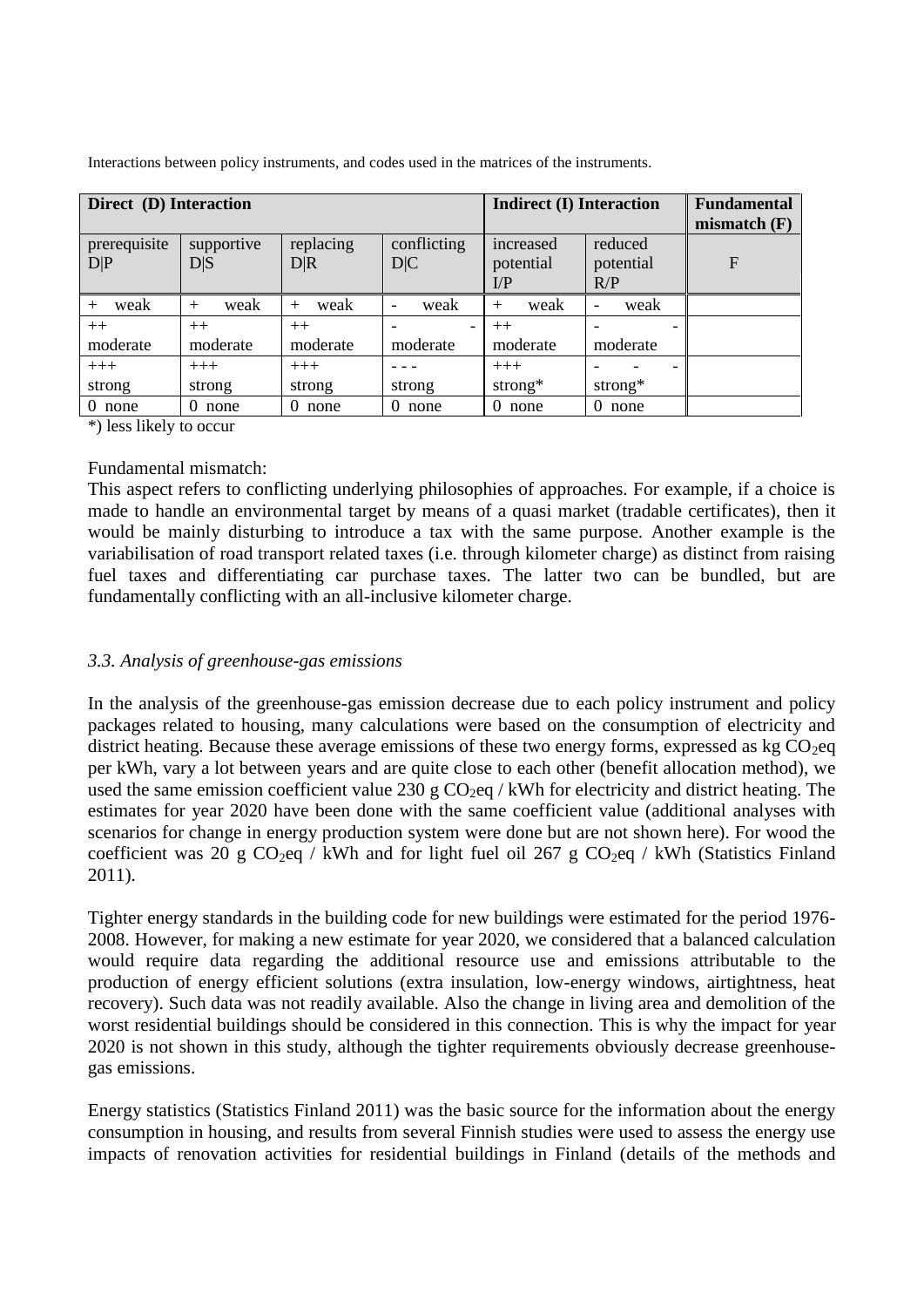sources, as for personal traffic and food, are found in Nissinen et al. 2012). The life cycle -based emissions of different materials and products were recalculated mainly from the material of the input-output study by Seppälä et al. 2009 and 2011.

For the analysis of the greenhouse-gas emissions from passenger traffic, a simple model that describes the transport performance of private cars, public transport and walking and cycling and the resulting emissions was developed by Adriaan Perrels. It takes into account amongst other things the prices of driving, vehicle purchase price, the supply of public transport, and possibilities for walking and cycling. Lipasto database by Mäkelä and Auvinen (2011) as well as a study on car tax differentiation based on emissions (Perrels and Tuovinen, 2012) was used as the basic information.

For the food policy package, a 'services for low-carbon diets' lunch plate approach, developed by Saarinen et al. (2012), was used. Their values for greenhouse-gas emissions of four typical meatbased lunch plates served at schools were used, replacing them with four typical vegetable food based lunch plates. For food policy package 'revaluing food', decrease in greenhouse-gas emissions due to less food waste was assessed. Also decrease in car drive due to more local food system and change in waste treatment system to produce bio-gas or bio-ethanol were assessed.

# **4. Results**

# *4.1. Greenhouse-gas savings due to existing policy instruments*

Existing instruments have already had a non-negligible impact on greenhouse gas emissions from consumption in Finland, according to the data collected and calculated for our study (Table 3). However, the existing data pertain to different time periods, and hence the emission reductions are not comparable as such. Energy requirements in the building code have been in place since 1976, and table 2 presents the emission reductions achieved between 1976 and 2008. In 2008, 4 million tons of greenhouse-gas emissions were saved annually compared with a situation in which the properties of the residential buildings would correspond to those of year 1976. This is equivalent to 0.8 tons per person.

For some of the more recent instruments, available evaluations pertain to the immediate impact right after the introduction of the instrument (immediate impact). For other instruments (e.g. instruments the impact of which is dependent on investment cycles), the annual reduction in environmental impacts has been evaluated in terms of the expected impact by 2020 or 2030. For example eco-design directive has been estimated to decrease emissions by 340 000 tons in 2020, i.e. 0.07 tons per person and year in 2020.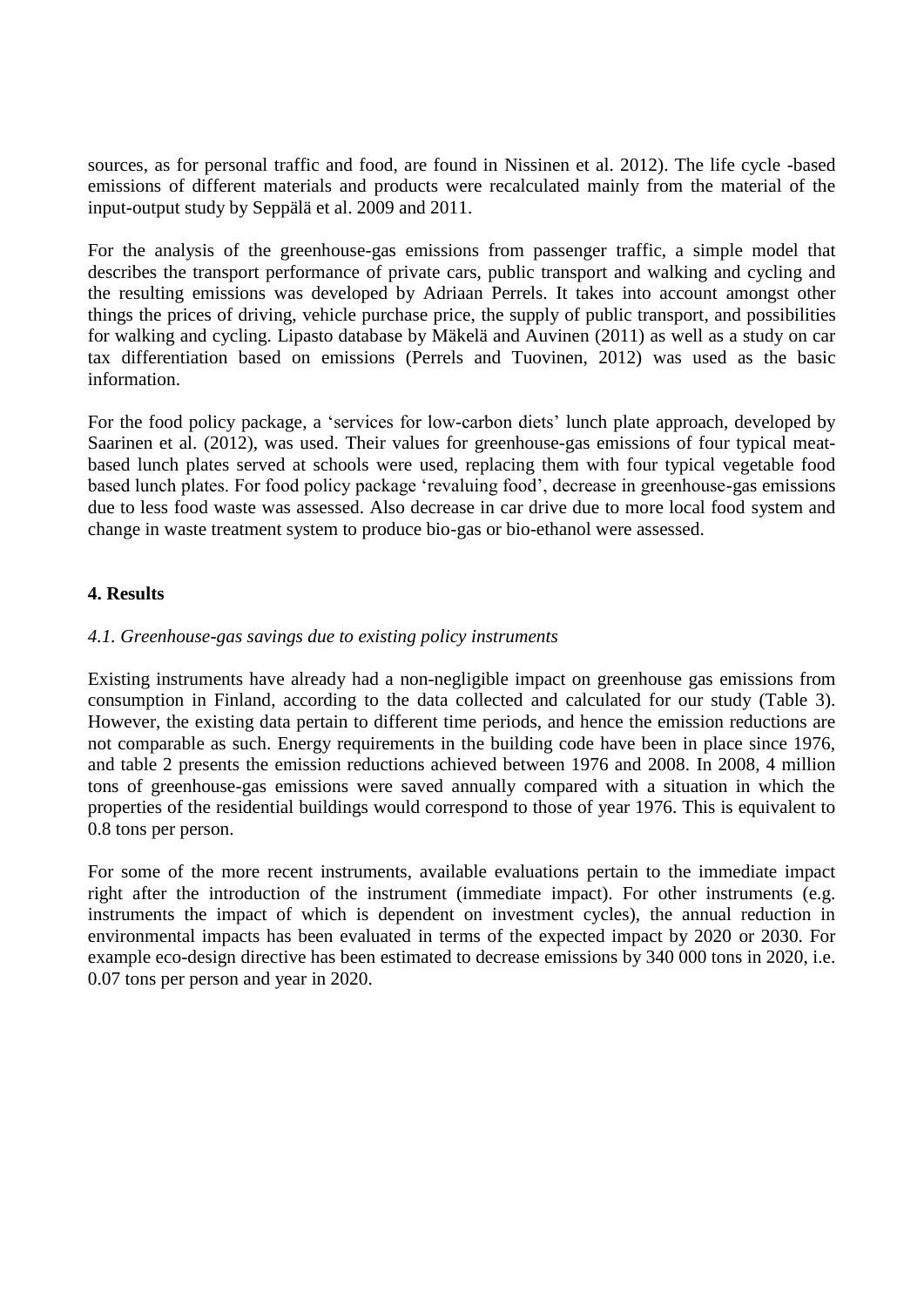#### **Table 3**

Estimated annual decrease in greenhouse-gas emissions due to various policy instruments. The year, for which the estimate was done, is given in the right-hand column. Part of the estimates are from literature, part of them were (re)calculated for this study. For more details see Heiskanen et al. 2012.

|                                                                       | <b>Estimated</b> | decrease<br>in |                                          |  |
|-----------------------------------------------------------------------|------------------|----------------|------------------------------------------|--|
| <b>Policy instrument</b>                                              | emissions        |                | <b>Further information</b>               |  |
|                                                                       | [t $CO2e/a$ ]    |                |                                          |  |
| Building code for new buildings,                                      | 4 000 000        |                | Decrease in year 2008. Requirements      |  |
| energy efficiency requirements                                        |                  |                | were introduced to the building code in  |  |
|                                                                       |                  |                | year 1976.                               |  |
| EU Energy label                                                       | 170 000          |                | Decrease in year 2010. The labelling     |  |
|                                                                       |                  |                | was started in year 1994.                |  |
|                                                                       | <b>Estimated</b> | decrease<br>in |                                          |  |
| <b>Policy instrument</b>                                              | emissions        |                | <b>Further information</b>               |  |
|                                                                       | [t $CO2e/a$ ]    |                | (see more in Heiskanen et al. 2012)      |  |
|                                                                       | <b>Shortly</b>   | In year        |                                          |  |
|                                                                       | after<br>the     | 2020 or        |                                          |  |
|                                                                       | introduction     | 2030           |                                          |  |
|                                                                       | of the           |                |                                          |  |
|                                                                       | instrument       |                |                                          |  |
| Effects of eco-design directive on                                    |                  | 340 000        | In year 2020.                            |  |
| appliances at households                                              |                  |                |                                          |  |
| Taxes on energy                                                       | 340 000          |                | a couple of years<br>During<br>after     |  |
| Subsidies for choice or renewal of                                    |                  |                | increased taxes in year 2011.            |  |
|                                                                       | 40 000           |                | In year 2007.                            |  |
| heating system, blocks of flats<br>Subsidies for choice or renewal of | 25 000           |                |                                          |  |
|                                                                       |                  |                | In year 2007.                            |  |
| heating system, houses<br>Tax deduction for repair work               | (25000)          |                | Estimated to be at the same level as     |  |
|                                                                       |                  |                | subsidies, no separate statistics.       |  |
| Energy experts in block of flats                                      | 1 400            |                | In year 2005.                            |  |
| National energy guidance                                              |                  | 40 000         | In year 2020.                            |  |
| Energy certificate                                                    |                  | 700 000        | In year 2030.                            |  |
| Real-time metering of electricity                                     |                  | 60 000         | In year 2020.                            |  |
| consumption                                                           |                  |                |                                          |  |
| Land use planning for more compact                                    |                  | 36 000         | In year 2020.                            |  |
| community structure                                                   |                  |                |                                          |  |
| Road pricing / Road user charges                                      |                  | 140 000        | In year 2020, when 20 % of traffic in    |  |
|                                                                       |                  | (700000)       | the priced roads. (In parenthesis if all |  |
|                                                                       |                  |                | roads involved).                         |  |
| Taxes on fuels                                                        | 180 000          |                | In year 2010, with 10% increase in       |  |
|                                                                       |                  |                | price and 2,5% decrease in traffic.      |  |
| Public transport ticket for employees                                 | 430              |                | In year $2000$ .                         |  |
| as a part of the salary                                               |                  |                |                                          |  |
| Dependence of purchase tax and                                        |                  | 800 000        | In year 2020.                            |  |
| annual tax on the $CO2$ emission of                                   |                  |                |                                          |  |
| the vehicle                                                           |                  |                |                                          |  |
| Promotion of sustainable                                              |                  | 62 000         | In year 2020, assuming one vegetarian    |  |
| development in the restaurants of the                                 |                  |                | lunch per week, and subsequent           |  |
| (lunch)<br>public<br>sector<br>meals<br>in                            |                  |                | increase of 10 % at homes.               |  |
| schools, kindergartens etc.)                                          |                  |                |                                          |  |
| Separate collection for biowaste                                      | 73 000           |                | In year 2009.                            |  |
| Beverage packaging tax                                                | 57 000           |                | In year 2009, beer.                      |  |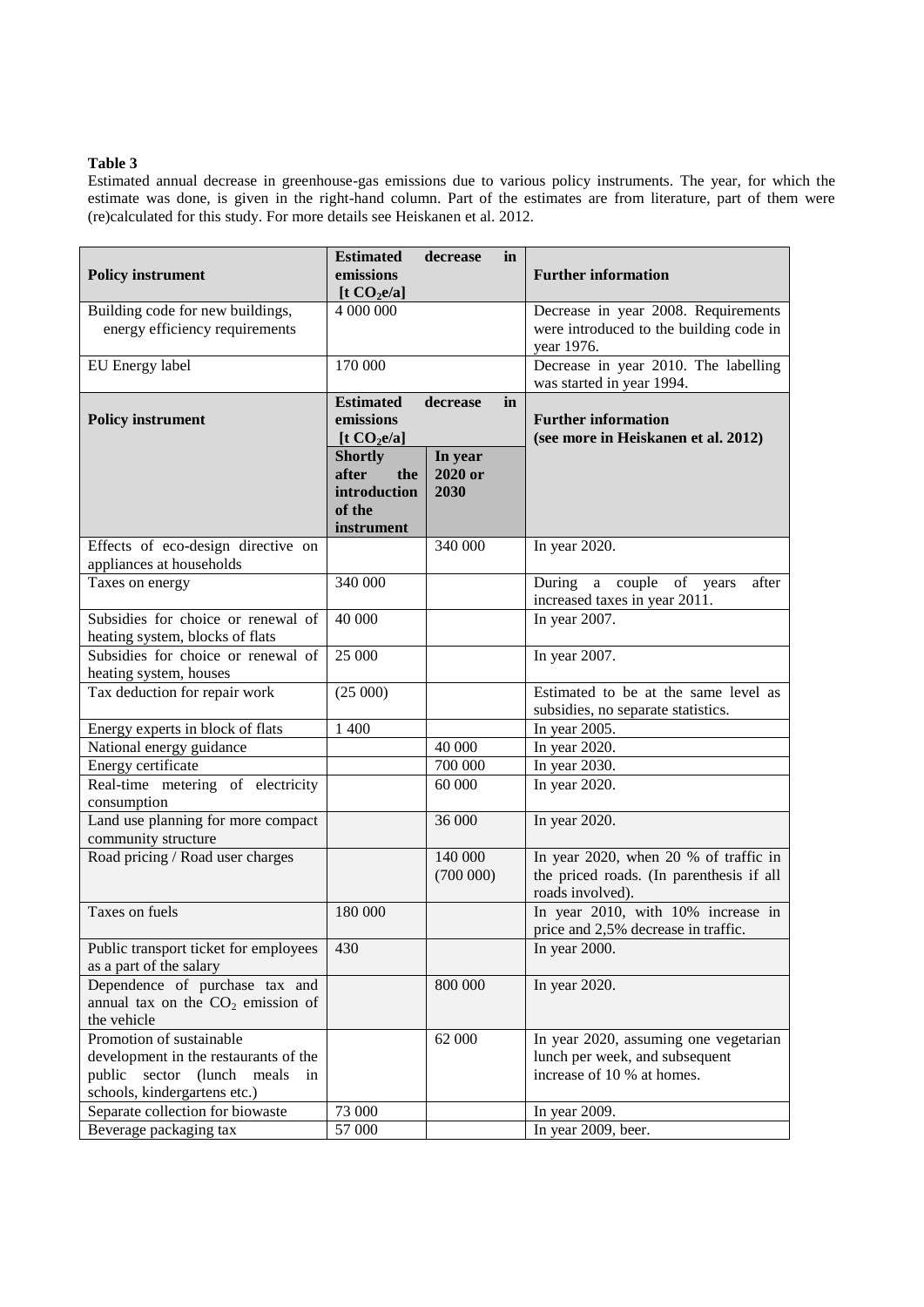# *4.2. Combinations of policy instruments for housing*

When attempting to address the emissions from energy use in housing, we considered it important to focus on existing buildings, since the renewal rate of building stock is low (about 1.5% per year) and there are fairly stringent energy efficiency requirements on existing buildings. The aim of the policy instrument package (Figure 2) targeted at housing was to:

- A. Extend the scope of regulatory instruments (energy efficiency requirements on renovation of existing buildings and stricter requirements concerning energy performance certification of buildings);
- B. Create incentives for energy renovations and climate-friendly user behavior (by influencing energy price expectations, and through energy taxes, a differentiated property tax, subsidies for energy efficiency investments and a tax deduction for energy renovations);
- C. Offer guidance and advice for energy renovations and climate-friendly user behavior (energy advice, mandatory advice connected to building permits and energy renovation subsidies, as well as improvements in the so-called energy expert scheme, i.e., the use of voluntary residents trained to offer energy advice to their neighbours);
- D. Enhance supply-side capacities to design and implement energy renovations (technology programmes and training).



**Fig 2.** Package of policy instruments for climate-friendly housing.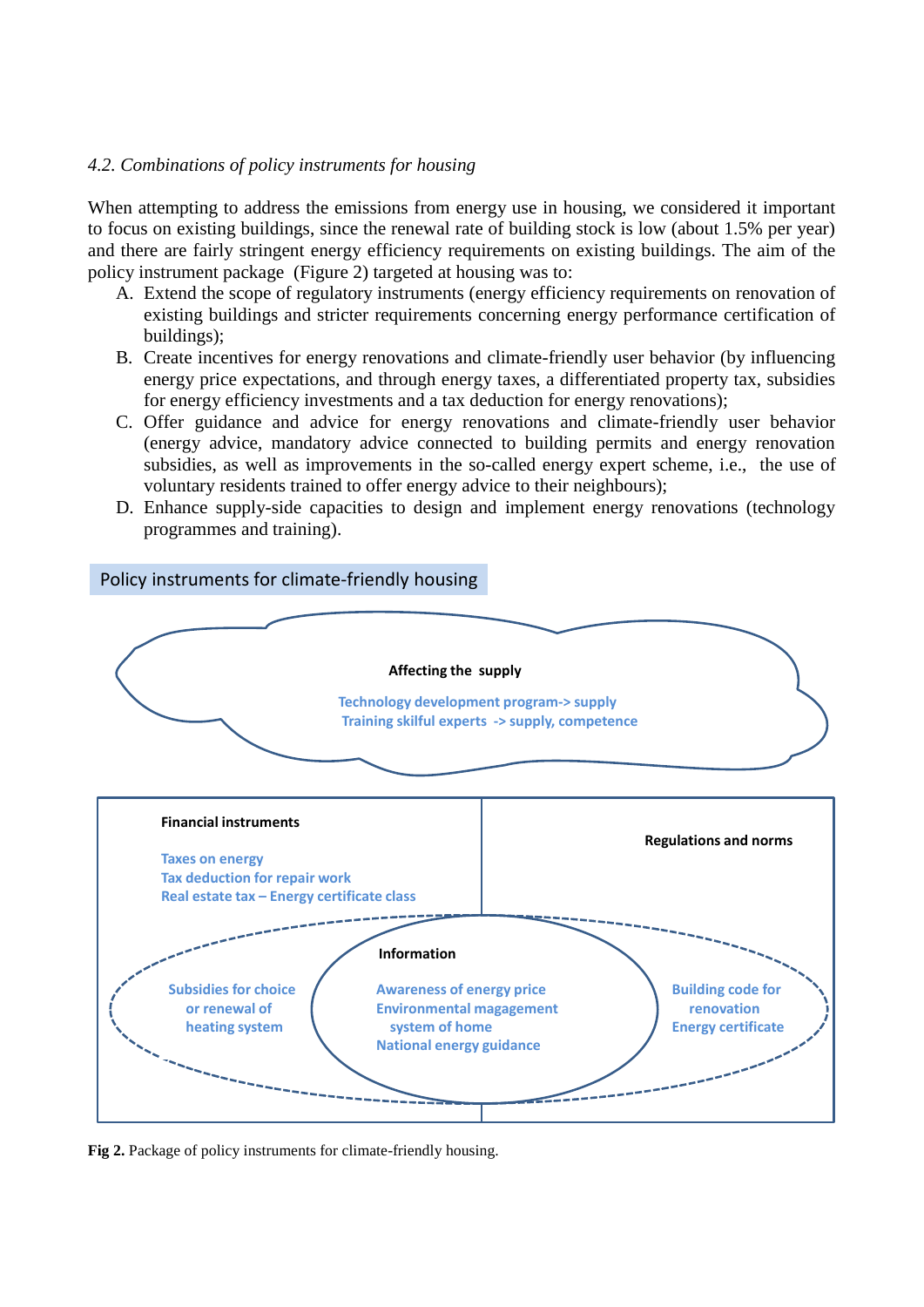The emission reductions to be gained from the policy instrument package targeted at housing were estimated to be 2.0 million tons. This consists of 1.3 million tons of reductions gained through heating systems replacements and improvements (replacement of oil heating and central electric heating with ground-source heat pumps and pellets and improvement of room-based electric heating with air-to-air heat pumps and solar water heaters) and energy renovations of building envelopes and technical systems. More energy efficient user behavior was estimated to result in 0.36 tons of greenhouse gas emission reductions and more energy efficient household appliances were estimated to bring an emission reduction of 0.34 million tons.

# *4.3. Combinations of policy instruments for personal traffic*

The policy instrument package to reduce greenhouse gas emissions from passenger traffic consists of three basic elements (Figure 3):

- A) Improvement of the supply and mutual compatibility of public transport and cycling;
- B) Reform of the taxation of cars and vans;
- C) Continuation and improvement of informative instruments.

# Policy instruments for climate-friendly personal traffic



**Fig 3.** Package of policy instruments for climate-friendly personal traffic.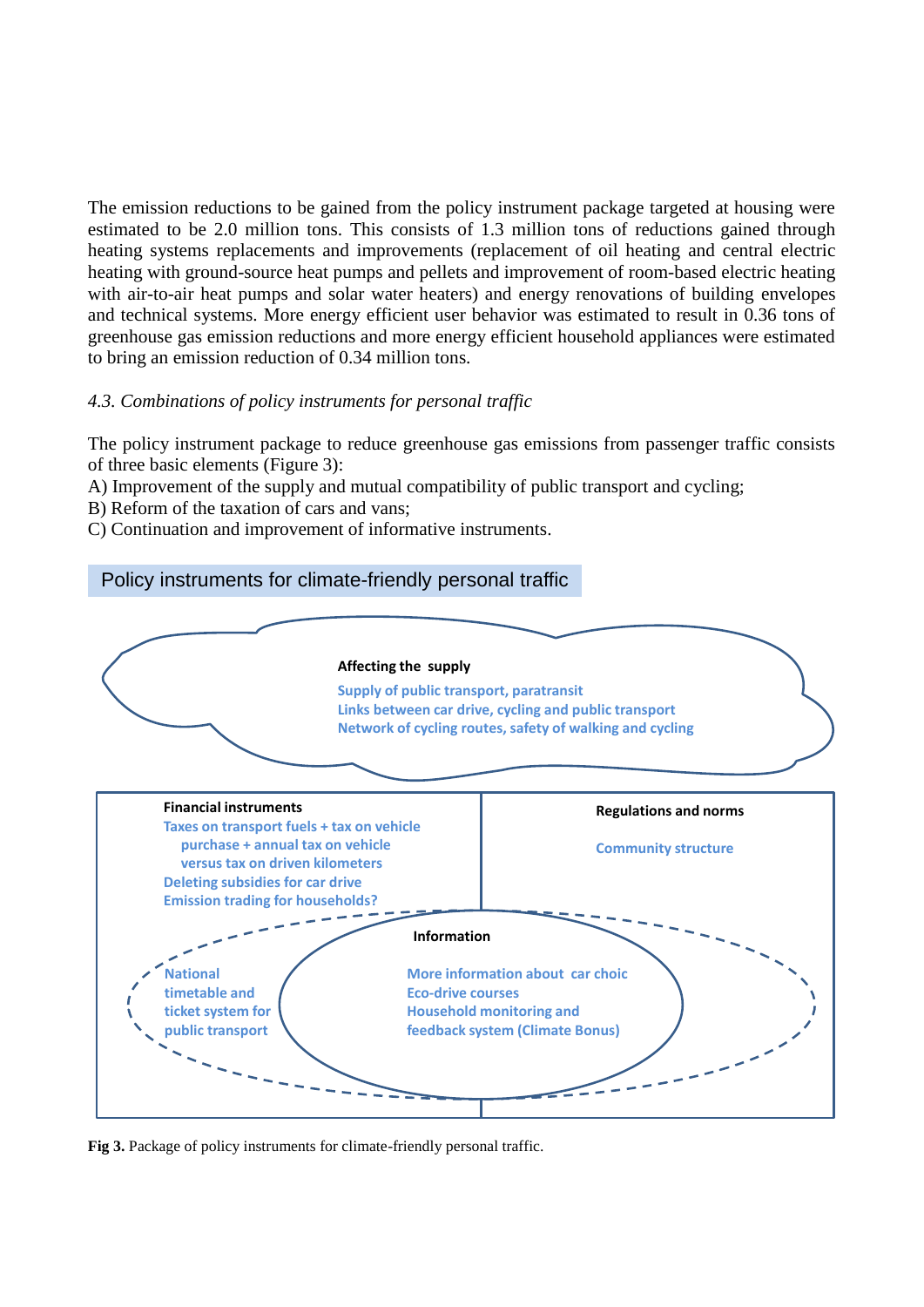The greatest reductions in greenhouse gas emissions, 2.1 million tons, are obtained by increasing the level of automotive fuel taxation and by introducing a road charge. In order to make these taxes and charges acceptable to the public, it is crucial to simultaneously improve access to alternative modes of transport by increasing public transport services and by facilitating and promoting cycling and walking.

# *4.4. Combinations of policy instruments for food*

Two packages of policy instruments focusing on the demand-side were developed to reduce the climate impacts of food. The package "services for low-carbon diets" enhances the existing policy steering public catering and extends it into the private sector. Another policy instrument package "revaluing food" aims to reduce the wastage of edible food as part of a broader regionally sensible food system that supports the local economy. The combination of these instruments is depicted in Figure 4, which combines regulatory, financial and informative instruments with improvements in supply-side capacities.



**Fig 4.** Package of policy instruments for climate-friendly food.

The instruments focusing on food could reduce greenhouse gas emissions in Finland by about 0.3 tons. To attain these effects, it is crucial to extend the existing requirements on public-sector food services to private food services. Other measures were also suggested to 'revalue', or return the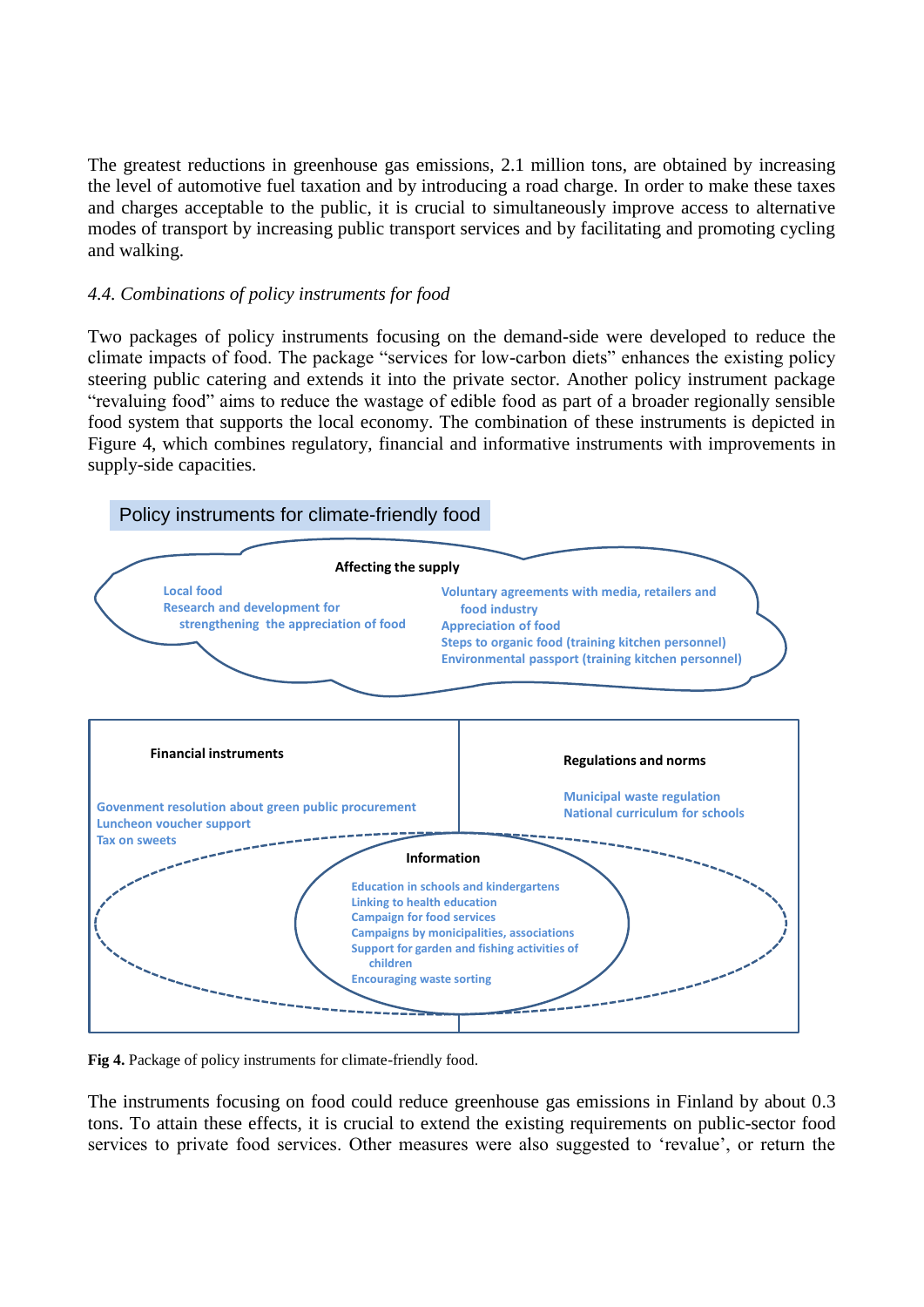high valuation of food, which has been traditional to agrarian society were food was sometimes scarce. One of the relevant measures is the reduction of food waste.

# **5. Discussion**

### *5.1. Large emission decrease*

Our results agree with Tukker et al. (2008) and EC COM (2008) in showing that policy instruments for consumption indeed can offer new possibilities for mitigating climate change. Several policy instruments already have mitigated the increase in greenhouse-gas emissions substantially. And by policy packages, the emission reduction in housing (2.0 million tonnes, Mt) and passenger traffic (2.1. Mt) was estimated to be altogether more than 4 MT (Mt) in year 2020, which is significant compared with Finland's emission reduction target (e.g. target 20 % of 71 million tonnes corresponds to 14.2 Mt). The emission reduction of policy instruments associated with food was estimated to be 0.3 - 0.5 Mt, but this being life cycle -based value it is directly not comparable with the target.

# *5.2. Coherent policy combinations effective*

As shown earlier e.g. by Bye and Bruvoll (2008) and Harmelink et al. (2008), the assessment of the interactions of policy instruments is crucial when striving for more efficient policies. The matrices of policy instruments developed e.g. by Simoes et al. (2005), showing the interactions with clear codes and supplementary explanations, offered a good starting point and material for workshop kind of working with various experts (e.g. from different ministeries).

The analysis of policy instrument packages in our study proposes that the efficiency of the measures can be increased especially when a set of instruments is examined as a whole: the synergy benefits between measures can be reinforced and hence overall effectiveness can be improved.

In practice, developing policy packages would require improved co-operation in the state administration. This could be facilitated through common policy programs and objectives for all the ministries in the sectors of housing, traffic and food.

We propose that the challenge of climate change calls for better and more innovative instruments that address 1) consumption across the entire product life cycle, 2) recognize the links between different consumption sectors, and 3) identify and strengthen synergies between the various policy instruments. In this study we still mostly fail point 1 for housing and traffic but took it into account for food. Point 2 was considered throughout the study but it is still rather superficially analysed. Point 3 was given a lot of emphasis in this study, but still much more deserves to be done.

# *5.3. Acceptability crucial, and can be improved by proper design and implementation*

Acceptability of the policy instruments was found to be a prime issue, and good implementation of each policy measure plays a crucial role for acceptability. Long-term consistency and evidence of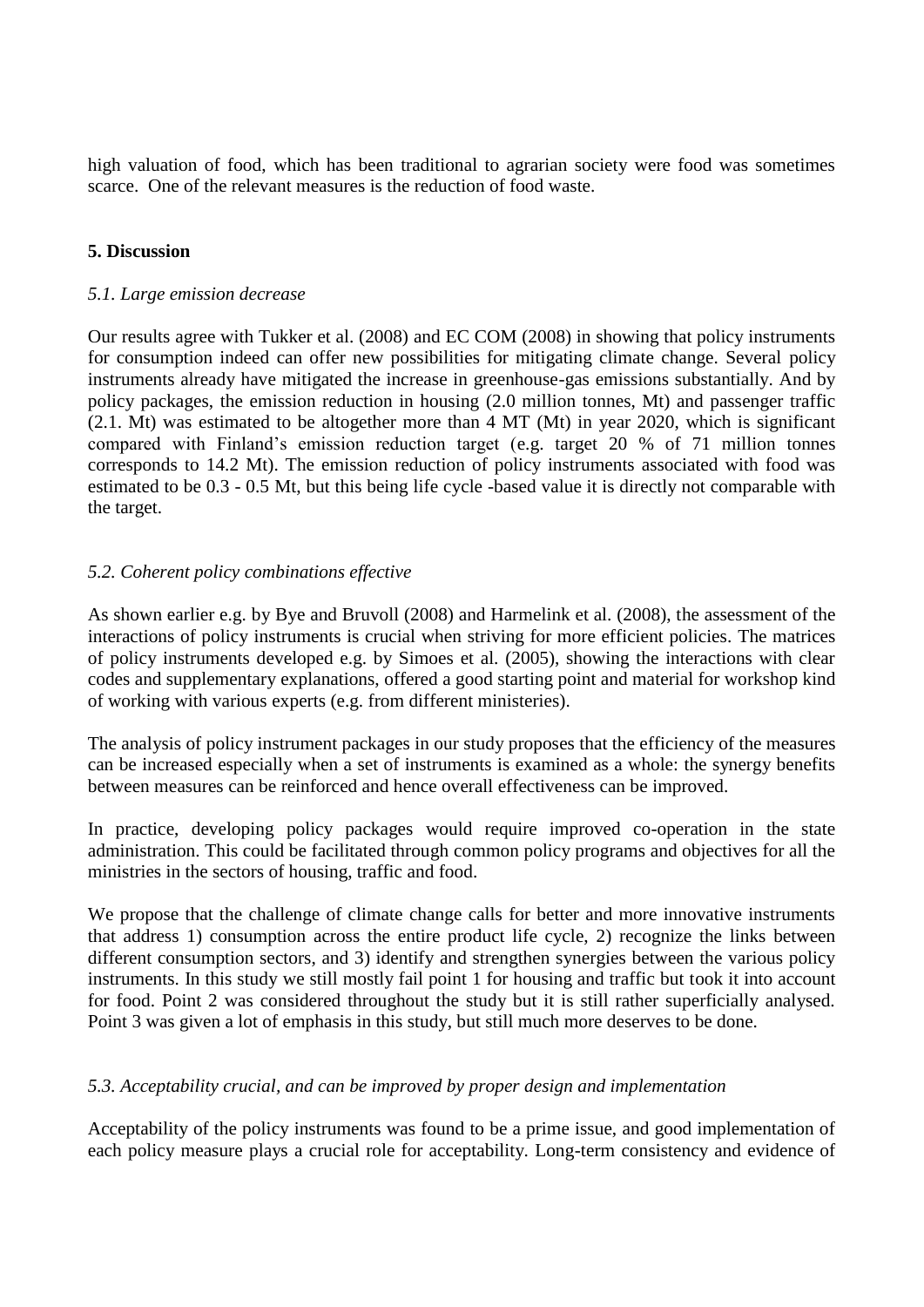the effectiveness of the measures are essential both for the success and for the acceptability of climate policy.

The policy instrument packages aim to influence issues that are beyond the control of individual market actors. Even if individual market actors and citizens might be (and often are) very willing to reduce climate impacts, many of the changes needed to reduce energy consumption and greenhouse gas emissions cannot be achieved without societal intervention (Unruh 2000).

# *5.4. Health and safety aspects as side benefits*

In addition to greenhouse-gas reductions, the policy instrument packages entail other benefits. They provide better energy security, anticipatory adjustment to the pending rises in raw materials and energy prices, and improvements in health and safety. In addition, they are designed so as not to cause significant costs or harm.

# *5.5. Government resolution for sustainable consumption and production*

The results of the project were used in the preparation of the updated program and government resolution for sustainable consumption and production in Finland. The program 'More from less – wisely' (May 2012) includes proposals for promoting renovations with new economic financing models, and campaigns for energy efficiency in homes. It proposes replacing car and fuel taxation with road pricing fees in the long run. For food, focus in on developing a plate model for good eating, using public food service as forerunners to promote environmentally friendly eating, and decreasing food spill. The policy package approach exists in the program and resolution, but could be developed further.

### **6. Conclusions**

Existing policy instruments in Finland targeting housing, passenger traffic and food were shown to have large impacts on greenhouse-gas emissions. The assessment of the developed policy packages showed that the efficiency of the measures can be increased. When a set of instruments is examined as a whole, as combinations of policy instruments or 'policy packages', the synergy benefits between measures can be reinforced and hence overall effectiveness can be improved.

Acceptability of the policy instruments was found to be a prime issue, and good implementation of each policy measure plays a crucial role for acceptability. Long-term consistency and evidence of the effectiveness of the measures are essential both for the success and for the acceptability of climate policy.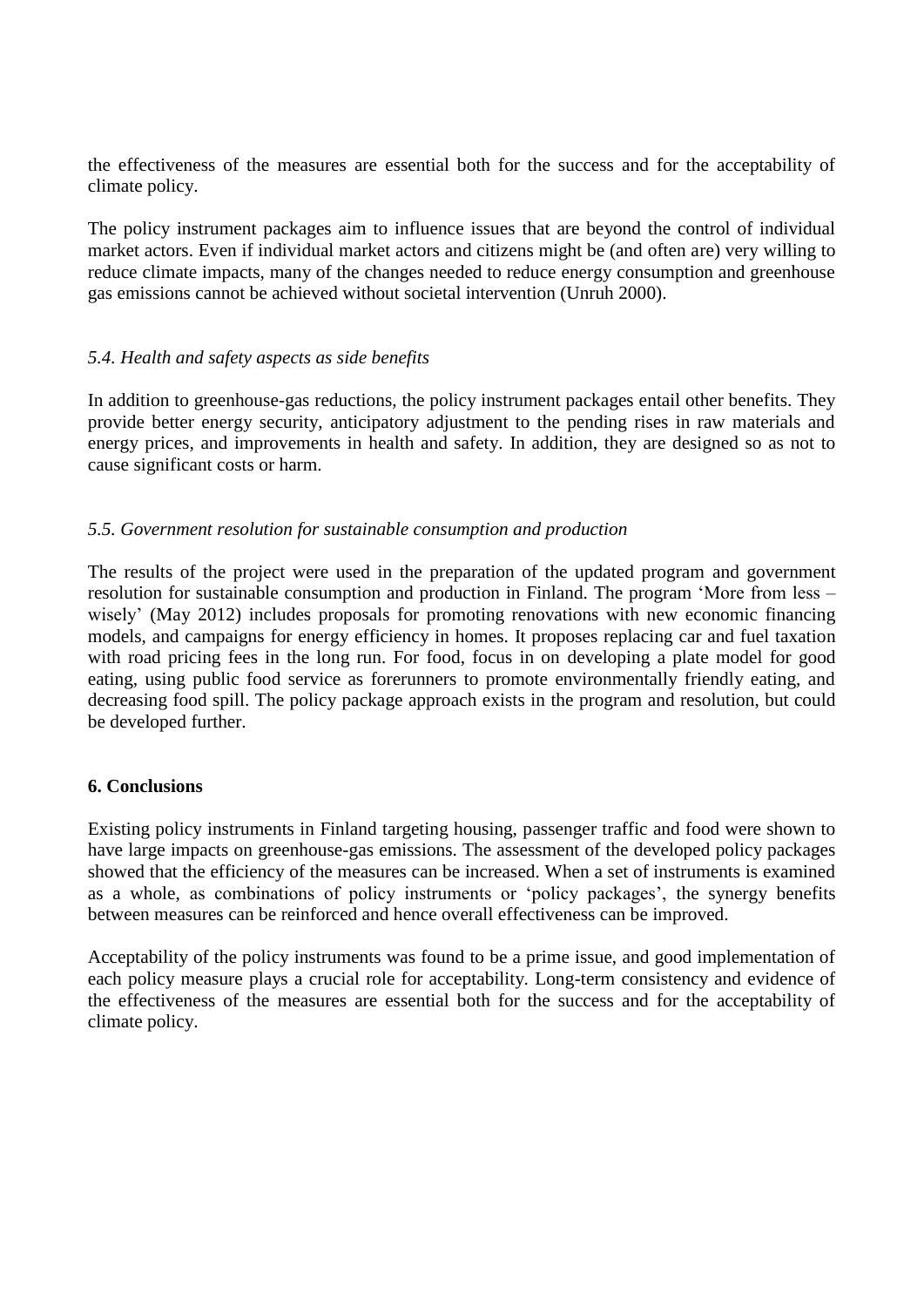#### **Acknowledgements**

The researchers have received funding for the present work from Academy of Finland grant Local Adaptation and Innovation in Practice in Achieving Carbon Neutrality (AKA140933), and from Ministry of Environment for the project Climate change mitigation through sustainable consumption: evaluation of policy instruments related to food, housing and traffic. Funding by the Intelligent Energy Europe programme, ENTRANZE project, is also acknowledged.

#### **References**

- Bye, T. & Bruvoll, A. (2008) Multiple instruments to change energy behavior: The emperor's new clothes? Energy Efficiency 1: 373-386.
- Child, R., Langniss, O., Klink, J. & Gaudioso, D. (2008). Interactions of white certificates with other policy instruments in Europe. Energy Efficiency 1: 283-295.
- EC COM(2008)397. Communication from the Commission to the European Parliament, the Council, the European Economic and Social Committee and the Committee of Regions on Sustainable Production and Consumption and Sustainable Industrial Policy Action Plan. Brussels 16.7.2008. COM (2008) 397 final.
- Harmelink, M., Nilsson, L. & Harmsen, R. (2008) Theory-based policy evaluation of 20 energy efficiency instruments. Energy Efficiency 1: 131-148.
- Heiskanen E, Perrels A, Nissinen A, Berghall E, Liesimaa V, Mattinen M 2012. Policy instruments to decrease the climate impact of housing, personal transport and food - Detailed instrument descriptions. (In Finnish, abstract in English). 143 p. Reports of Finnish Environment Institute 8 / 2012.
- Mäkelä K., Auvinen, H. 2011, Road traffic exhaust gas emissions in Finland (In Finnish, abstract in English). LIISA 2010 calculation software. VTT Report VTT-R-07606-11.
- ME (Ministry of Environment) and MIT (Ministry of Trade and Industry) 2005. Getting more and better from less. Proposals for Finland's national programme to promote sustainable consumption and production. [www.ymparisto.fi/default.asp?contentid=149254&lan=en](http://www.ymparisto.fi/default.asp?contentid=149254&lan=en) (visited 4.4.2013)
- Mozner ZV 2013. A consumption-based approach to carbon emission accounting sectoral differences and environmental benefits. Journal of Cleaner Production 42: 83-95.
- Neij, L. & Åstrand, K. (2006) Outcome indicators for the evaluation of energy policy instruments and technical change. Energy Policy 34: 2662-2676.
- Nissinen A, Heiskanen E, Perrels A, Berghall E, Liesimaa V, Mattinen M 2012. Combinations of policy instruments to decrease the climate impacts of housing, personal transport and food – Final report of the KUILU-project. (In Finnish, abstract in English). 78 p. The Finnish Environment 11/2012.
- Perrels A, Nissinen A, Sahari, A 2009. Reviewing key building blocks of an integrated carbon footprinting and consumer purchases' monitoring & reward system – Climate Bonus project report (WP4), VATT Research Report 143:3[, www.vatt.fi/file/vatt\\_publication\\_pdf/t143\\_3.pdf](http://www.vatt.fi/file/vatt_publication_pdf/t143_3.pdf)
- Perrels, A. and Tuovinen, T. (2012), The Effectiveness of Differentiation of the Finnish Car Purchase Tax according to Carbon Dioxide Emission Performance, VATT Research Reports 168, Helsinki. [http://www.vatt.fi/file/vatt\\_publication\\_pdf/t168.pdf](http://www.vatt.fi/file/vatt_publication_pdf/t168.pdf)